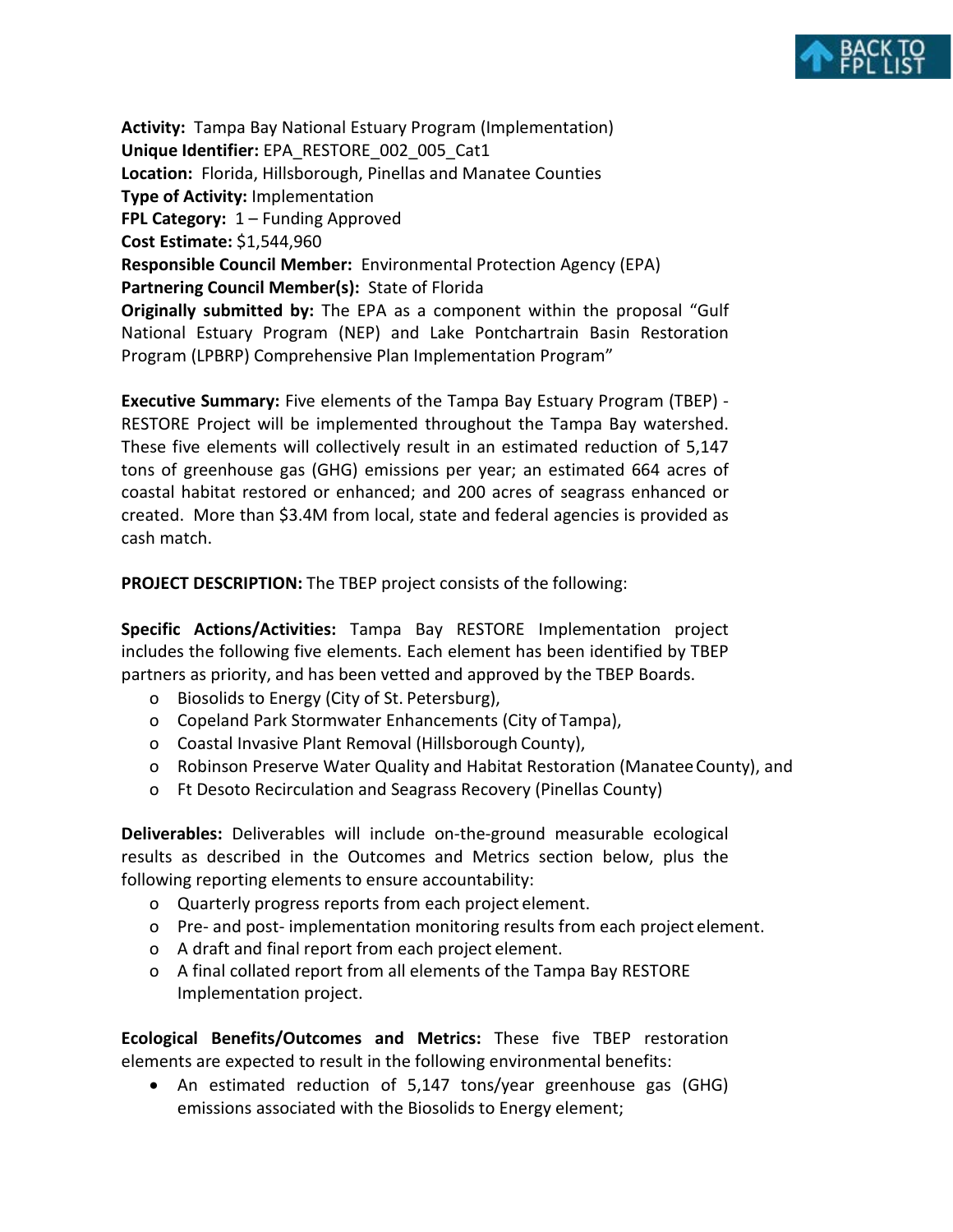- 14.8 acres of coastal upland habitat created or restored at Robinson Preserve, including approximately 4.42 acres of live oak hammock; 4.64 acres of pine flatwoods; 2.9 acres of coastal shrub; and 2.81 acres of coastal hammock;
- Invasive plants removed on approximately 650 acres near Cockroach Bay in Hillsborough County;
- Circulation modeling, monitoring, and an estimated 200 acres of seagrass habitat enhanced or created at Fort DeSoto Park;
- Shoreline restoration, littoral shelf development, and open water habitat restoration on a 1.83-acre pond at Copeland Park.

Each element includes public outreach/education benefits, including volunteer involvement.

## **Leveraging and Co-Funding:**

- o **Co-funding:** Cash leveraged for the Tampa Bay RESTORE Implementation project totals \$3.4M. Partner roles include project construction and long-term maintenance. Funding partners include the following.
	- **Local Governments:** 
		- \$500,000 from Pinellas County
		- \$279,412 from Manatee County
		- \$271,000 from Hillsborough County
		- \$328,570 from the City of Tampa, and
		- \$303,570 from the City of Clearwater
	- State partners: \$375,000 from Florida Department of Transportation and \$1,253,570 from the Southwest Florida Water Management District.
	- Federal partners: \$90,000 from U.S. Fish and Wildlife Service. In addition, the Department of Energy is providing \$6M for the GHG emissions reduction element.
- o **Building on prior or other investments:** Partners for all seven elements have invested in-kind time and funds to plan and permit these elements. Estimated inkind servicesare

\$20,000 per project element (\$140,000 in-kind equivalent).

**Duration of Activity:** All project elements and final deliverables are expected to be completed within 4 years of receipt of RESTORE funds.

**Life of Activity:** Longevity of ecological benefits of the water quality and habitat improvements included in this proposal is expected to be 30-70 years.

## **RESPONSE TO SCIENCE REVIEWS:**

**Comment:** The comments were generally positive and supportive. One comment requested more reference information be provided on current major water quality and habitat issues for the NEPs, monitoring and adaptive management methods available for NEPs, and types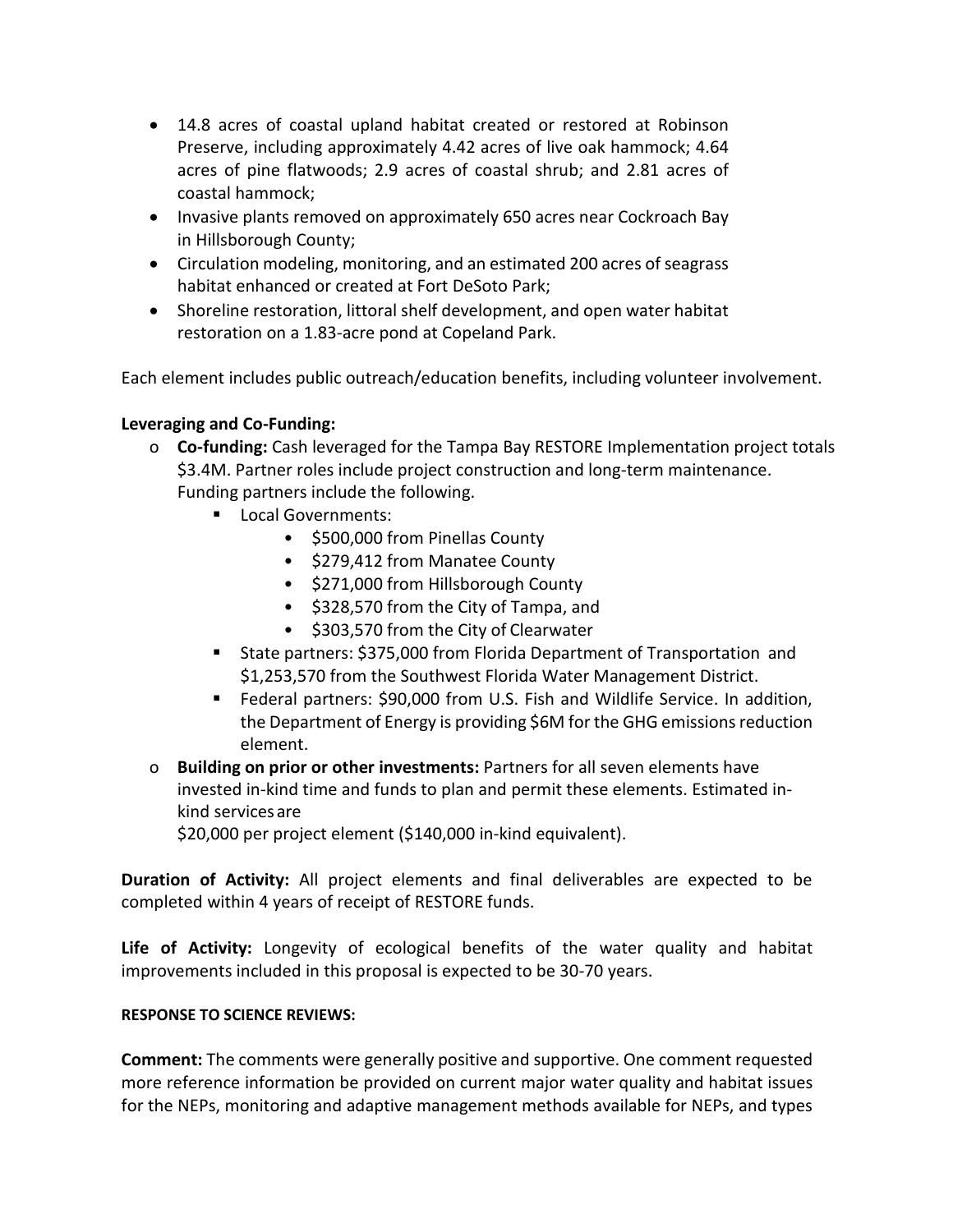of projects.

**Response:** Much more detailed information and references are readily available by visiting the respective NEP website(s). Here are those links: [http://www.cbbep.org/;](http://www.cbbep.org/) [http://www.gbep.state.tx.us/;](http://www.gbep.state.tx.us/)  [http://www.btnep.org/BTNEP/ho](http://www.btnep.org/BTNEP/home.aspx) [me.aspx;](http://www.btnep.org/BTNEP/home.aspx) [http://www.mobilebaynep.com/;](http://www.mobilebaynep.com/) [http://www.tbep.org/;](http://www.tbep.org/) [http://](http://www.sarasotabay.org/) [www.sarasotabay.org](http://www.sarasotabay.org/) /; and <http://www.chnep.org/>

**Comment:** One comment recommended adding climate change and Sea-Level Rise (SLR) induced uncertainties and risks to the project selection criteria.

**Response:** The NEPs have incorporated and do address climate change impacts and adaptation measures into their Annual Plans. The NEPs have been conducting Vulnerability Assessments of their estuaries and have begun adaptive planning where warranted.

**Comment:** Reviewer agreed that obviously NEPs are a good group to do this work, but was disappointed in the effort put into this proposal. Said it read like, "we are the ones to do this, so just give us the funding". Also said the proposal said would accept it.

**Response:** The NEPs have been very successful in establishing and implementing a sciencebased approach to assessing the stressors of their estuaries, as well as developing and implementing Comprehensive Plans that address those stressors. The NEPs can always utilize funding sources to implement additional specific actions.

**Comment:** Reviewer cited the following statement from the proposal, "Due to the long history of success and the strong partnerships on which these programs are based, there is a very low risk that RESTORE Council-funded efforts would fail to meet RESTORE Council and NEP CCMP goals" and stated it was a bit high and mighty; at the very least not very selfreflecting. The reviewer also noted, "Certainly each of the NEPs and the LBPRP have had ecosystem restoration project failures"

**Response:** While not all projects and programs planned, developed and implemented by the NEPs and the LPBRP have been successful, and there have been some project failures, the NEPs have been very successful (on the comprehensive scale) in establishing and implementing a science-based approach to assessing their estuaries, identifying the stressors, developing and implementing Comprehensive Plans, Annual Work Plans, and specific projects that address those stressors.

## **ENVIRONMENTAL COMPLIANCE:**

Section 4(h) of the Council's NEPA Procedures provides: "(h) Actions Exempt from the Requirements of NEPA. Certain Council Actions may be covered by a statutory exemption under existing law. The Council will document its use of such an exemption pursuant to